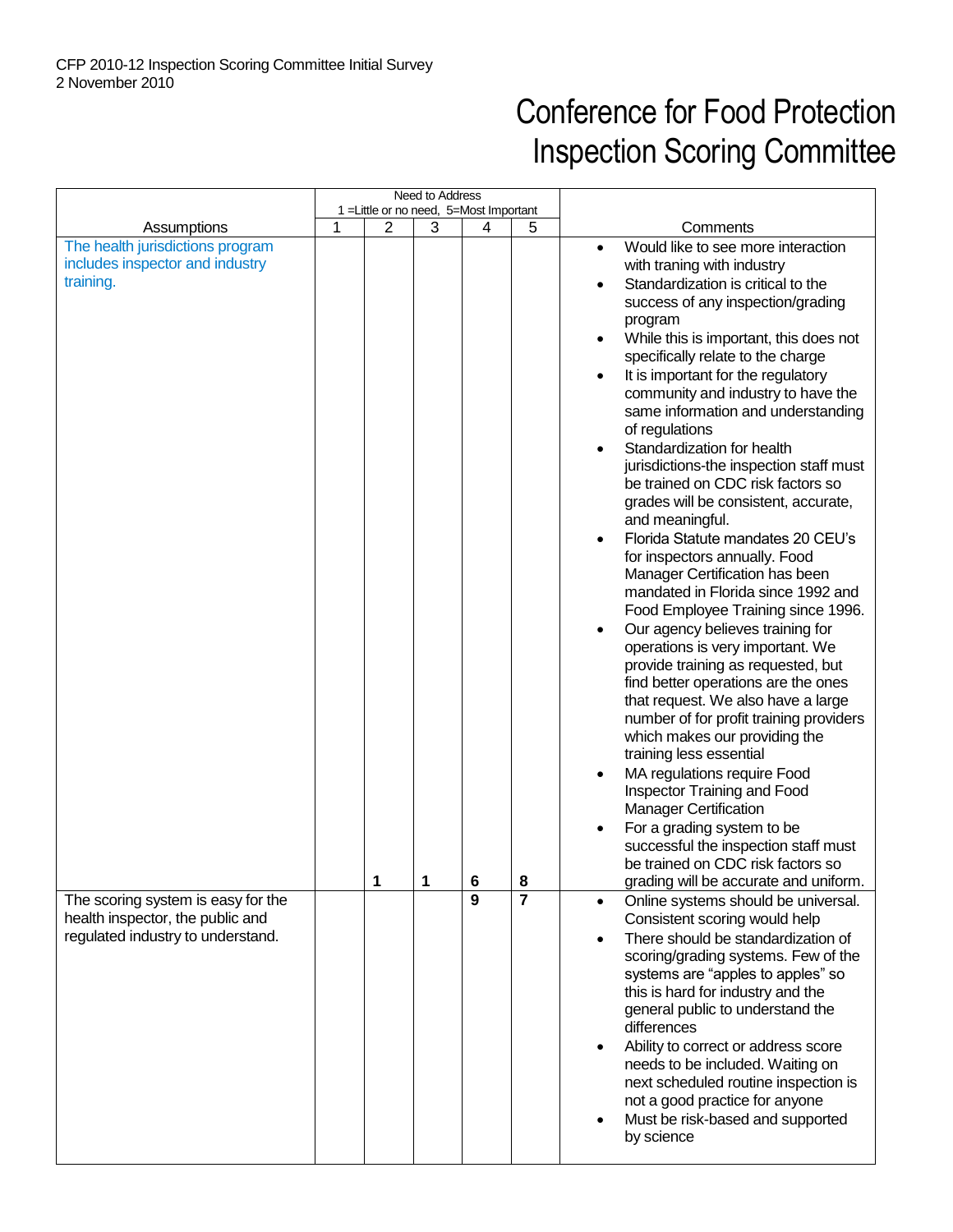CFP 2010-12 Inspection Scoring Committee Initial Survey

| L I VUVUIIIUUI LUIU                    |   |   |   |   |           |                                                                         |
|----------------------------------------|---|---|---|---|-----------|-------------------------------------------------------------------------|
| The inspector's performance is         | 1 | 1 | 6 | 8 |           | Do not know. But I see inconsistent                                     |
| standardized on an ongoing basis.      |   |   |   |   |           | performance from jurisdiction to                                        |
|                                        |   |   |   |   |           | jurisdiction                                                            |
|                                        |   |   |   |   | $\bullet$ | On-going standardization must be a                                      |
|                                        |   |   |   |   |           | component of any program                                                |
|                                        |   |   |   |   | $\bullet$ | Very important, but not relevant to                                     |
|                                        |   |   |   |   |           | the charge of the committee                                             |
|                                        |   |   |   |   | $\bullet$ | Standardization of the program and                                      |
|                                        |   |   |   |   |           | scoring would go a long way in                                          |
|                                        |   |   |   |   |           | standardizing an inspectors                                             |
|                                        |   |   |   |   |           | performance.                                                            |
|                                        |   |   |   |   | $\bullet$ | Participating within FDA Program                                        |
|                                        |   |   |   |   |           | Standards should be required                                            |
|                                        |   |   |   |   | $\bullet$ | The division currently meets FDA                                        |
|                                        |   |   |   |   |           | Standard #2 and was successfully                                        |
|                                        |   |   |   |   |           | audited in 2008                                                         |
|                                        |   |   |   |   |           |                                                                         |
|                                        |   |   |   |   | $\bullet$ | Not done by state here currently, but<br>we recognize the need and work |
|                                        |   |   |   |   |           |                                                                         |
|                                        |   |   |   |   |           | frequently with our staff in the field to                               |
|                                        |   |   |   |   |           | monitor performance.                                                    |
|                                        |   |   |   |   | $\bullet$ | This is a challenge in MA with 351                                      |
|                                        |   |   |   |   |           | local boards of health                                                  |
|                                        |   |   |   |   | $\bullet$ | FDA Program Standards should be                                         |
|                                        |   |   |   |   |           | required                                                                |
| The jurisdiction is using a risk based | 1 | 1 | 5 | 9 | $\bullet$ | LA County is a good model                                               |
| food code that requires effective      |   |   |   |   | $\bullet$ | Participation in the FDA Program                                        |
| control of CDC risk factors.           |   |   |   |   |           | Standards is an essential component                                     |
|                                        |   |   |   |   | $\bullet$ | To make the scoring uniform, then all                                   |
|                                        |   |   |   |   |           | jurisdictions should be on the same                                     |
|                                        |   |   |   |   |           | page when completing the                                                |
|                                        |   |   |   |   |           | inspections                                                             |
|                                        |   |   |   |   | $\bullet$ | YES!                                                                    |
|                                        |   |   |   |   | $\bullet$ | Current Food Code should be used                                        |
|                                        |   |   |   |   |           | and emphasized                                                          |
|                                        |   |   |   |   | $\bullet$ | The division implemented the CFP                                        |
|                                        |   |   |   |   |           | risk-based inspection form and                                          |
|                                        |   |   |   |   |           | process in 2007                                                         |
|                                        |   |   |   |   |           | Systems that result in low scores                                       |
|                                        |   |   |   |   |           | because floors, walls, and ceilings                                     |
|                                        |   |   |   |   |           | aren't clean don't provide the best                                     |
|                                        |   |   |   |   |           | help to citizens looking for a safe                                     |
|                                        |   |   |   |   |           | place to dine                                                           |
|                                        |   |   |   |   | $\bullet$ | MA currently adopts by reference the                                    |
|                                        |   |   |   |   |           | federal 1999 Food Code and is                                           |
|                                        |   |   |   |   |           | enrolled in the FDA Voluntary Retail                                    |
|                                        |   |   |   |   |           | Food Regulatory Program Standards                                       |
|                                        |   |   |   |   | $\bullet$ | Should be latest version of FDA                                         |
|                                        |   |   |   |   |           | Food Code or equivalent                                                 |
| The health department regularly        |   | 6 | 6 | 4 |           |                                                                         |
| evaluates their inspection program     |   |   |   |   | $\bullet$ | Need to have a consistent training                                      |
| results using a consistent and         |   |   |   |   |           | and enforcement across jurisdictions                                    |
| effective methodology.                 |   |   |   |   | $\bullet$ | Participation in the FDA Program                                        |
|                                        |   |   |   |   |           | Standards is an essential component                                     |
|                                        |   |   |   |   | $\bullet$ | The division has been enrolled in the                                   |
|                                        |   |   |   |   |           | FDA Program Standards since 2001                                        |
|                                        |   |   |   |   |           | and has been successfully audited                                       |
|                                        |   |   |   |   |           | and currently meets 5 of the                                            |
|                                        |   |   |   |   |           | standards                                                               |
|                                        |   |   |   |   | $\bullet$ | Not unimportant, but not as critical                                    |
|                                        |   |   |   |   |           | once a good system is in place. It is                                   |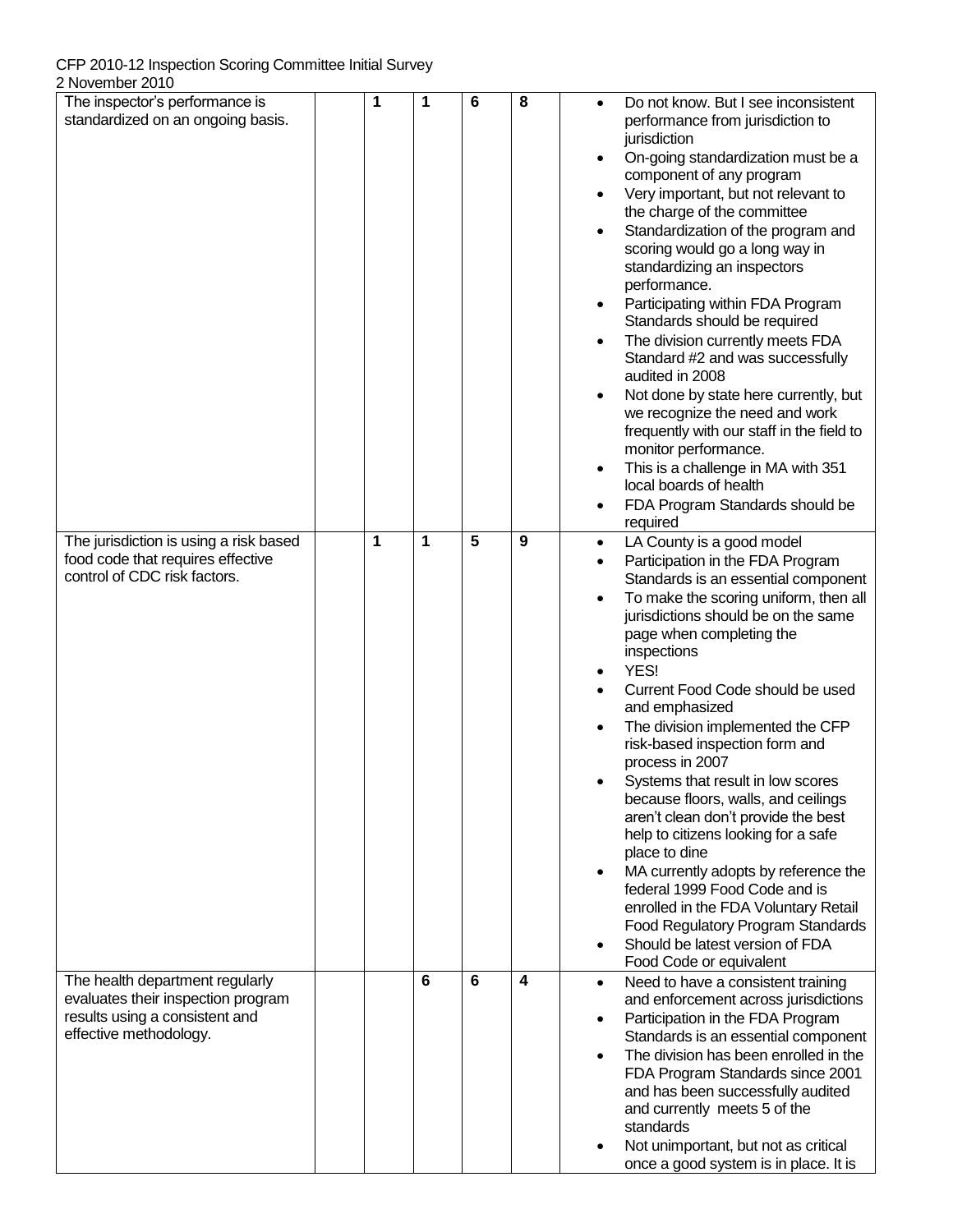## CFP 2010-12 Inspection Scoring Committee Initial Survey 2 November 2010

|                                                                                                                                             |   |   |   | more critical to ensure consistency<br>among staff at that point<br>This is a challenge in MA with 351<br>local boards of health                                                                                                                                                                                                                                                                                                                                                                                                                                                                                                                                                                                                                                                                                                                                                                                                                                                                                                                                                                                                                                                                                                                                                                     |
|---------------------------------------------------------------------------------------------------------------------------------------------|---|---|---|------------------------------------------------------------------------------------------------------------------------------------------------------------------------------------------------------------------------------------------------------------------------------------------------------------------------------------------------------------------------------------------------------------------------------------------------------------------------------------------------------------------------------------------------------------------------------------------------------------------------------------------------------------------------------------------------------------------------------------------------------------------------------------------------------------------------------------------------------------------------------------------------------------------------------------------------------------------------------------------------------------------------------------------------------------------------------------------------------------------------------------------------------------------------------------------------------------------------------------------------------------------------------------------------------|
| The public receives the sanitation<br>scores in a way that allows them to<br>make informed decisions about<br>where they would like to eat. | 4 | 6 | 6 | The Online system needs to be easy<br>$\bullet$<br>to use and consistent formatting<br>Public education on what a<br>$\bullet$<br>grade/score represents is an<br>important component of a successful<br>program<br>Any information provided to the<br>public (internet posting) should be<br>clear on the violation. One example<br>that may not be clear and is<br>frequently noted on inspections is a<br>violation noted for vermin, when in<br>fact it could be something as simple<br>as needing new weather stripping<br>versus the actual presence of vermin<br>Message must emphasize and<br>$\bullet$<br>include that some minimum<br>level/score of food establishment<br>means it's safe for consumers<br>The division licenses and inspects all<br>of Florida's 45,327 restaurants. All<br>inspection results are posted online<br>and updated daily for the public to<br>view<br>Otherwise it is a futile effort. But<br>while you can educate the public on<br>what the scores mean, they<br>ultimately will make their own<br>interpretations. The media can have<br>a great deal of impact on how data is<br>taken<br>Public education on what the score<br>means is necessary<br>It msut be clear that regardless of the<br>score the food establishment is safe<br>for consumers. |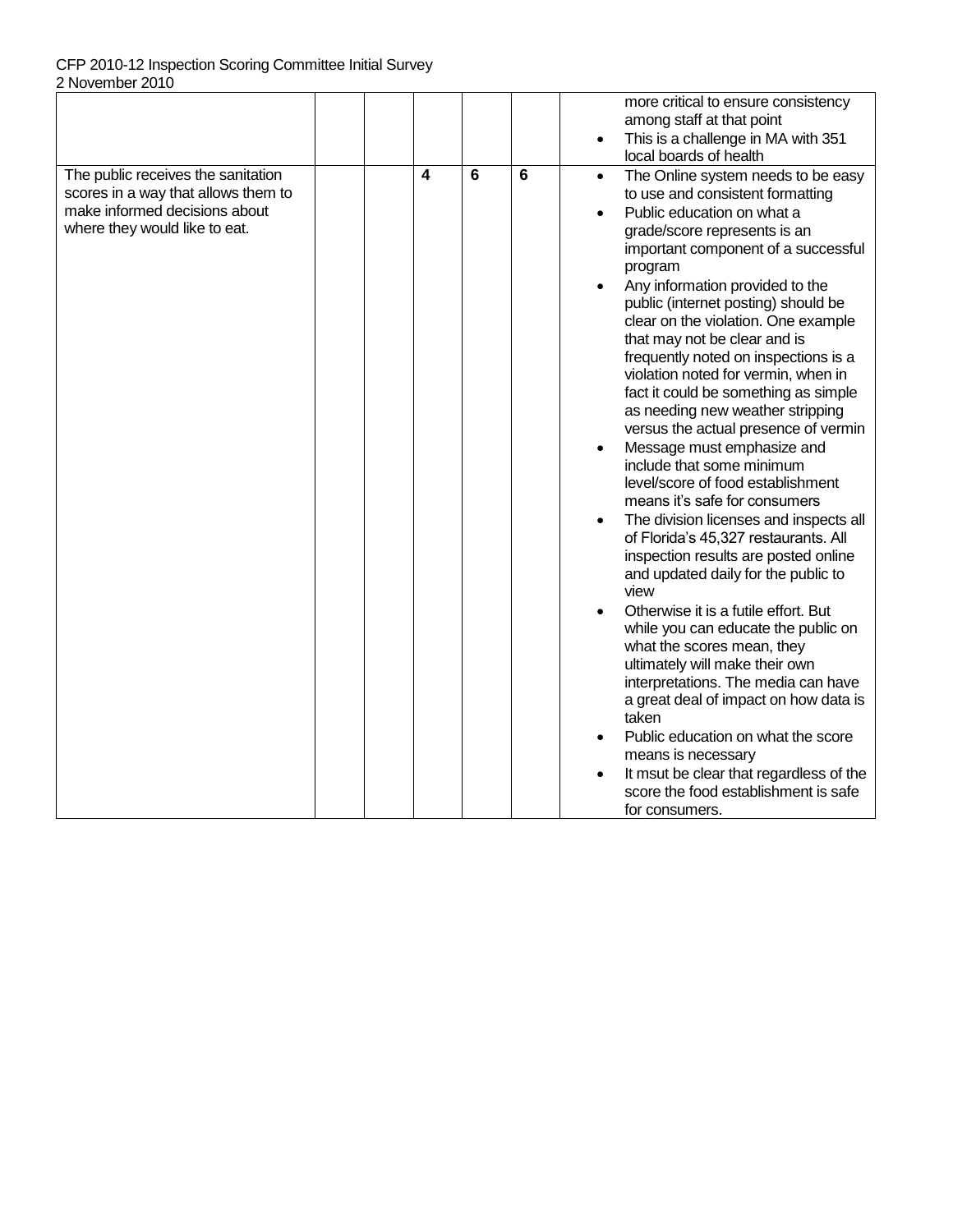CFP 2010-12 Inspection Scoring Committee Initial Survey 2 November 2010

- 1. Are there other relevant items that the Committee should consider?
	- Yes, but there is not enough space to provide
	- Electronic inspections rather than paper/pen making the scoring process easier
	- I deal with different health departments across the country, and can see the inconsistencies in enforcement, communication, training, partnership. I would like to see a more uniform system, of training, cooperation, enforcement with the ultimate result of the best and safest methods of providing food for consumption
	- Whenever implementing a grading program, it is critical that objectives be established as to the purpose of the program. In addition, standardization and training is a key component to the program's success. Educating consumers as to the objectives of the grading program is also critical.The grade/score is based on a "snap shot of time" and often may not correspond to the "normal" activities of the food establishment, so it is critical that there be a process to request another inspection so that the "grade/score" doesn't become punitive.
	- Assess what is included within the voluntary standards and if/what can be applied to this issue
	- These are the concerns that I would like to help this committee address along with a few of the reasons why the Division of Hotels and Restaurants does not grade, rate, or otherwise subjectively quantify inspection results in its 45,327 establishments:
		- o Not endorsed by CFP or FDA.
		- o No peer reviewed science concluding a positive public health impact.
		- o Oversimplifies a complex subject and process.
		- $\circ$  Ignores dynamics of foodservice environment change for better or worse can occur within hours.
		- o Ignores changes in ownership, management, and safety.
		- $\circ$  May not reflect true past performance does not quarantee future performance.
		- $\circ$  Creates adversarial relationship diminishing effectiveness in educating operators.
		- o Inspection reports are public record, available on Internet.
	- I think this charge is a good one

NC has adopted some Food Code language, but is not a Food Code state. We currently post a score that contains both a letter and numerical score. We are moving toward adoption of the 2009 Food Code by July 1, 2012. We will have a scoring mechanism in place with the 2012 adoption. I would prefer there to be a system that is better suited than the one we currently have in the works if not in place.

Adoption of a multi-jurisdictional system would likely be more positive than having 50+ systems that vary from state to state.

I would like to see progress on this issue.

- Massachusetts would be interested in a system that can be voluntarily adopted by individual jurisdictions.
- The objective for a grading system must be clearly identified and the outcome measurable. Is it to reduce risk factors, reduce illness, increase compliance, etc? The DPH and municipalities that participate must provide accurate inspection data to help quantify whether the grading system is achieving it's stated objective.

There must be "building blocks" in place prior to implementation or the grades will be meaningless. Very similar to what GMP's, GRP's and SOP's were to HACCP, the building blocks for a state wide grading system is having knowledgeable, trained, and standardized inspectors resulting in uniform inspections.

The grading system should acknowledge those food establishments that have a food safety system in place. That system can include, internal food safety staff, associate and manager training, written policies that control risk factors, and internal self- inspections or audits.

The grading system must be user friendly and based on sound science and CDC risk factors. No grading system should insinuate that a food establishment is not safe for customers. **All food establishments who are inspected and allowed to stay open should be considered safe.** 

There should be an appeal or re-inspection process available to those that do not get a high grade. Many communities only conduct inspections once or twice a year. A poor grade that day (couple of hours during an inspection) might not be reflective of the establishment performance during the whole year. A re-inspection should be available upon request to any food establishment that request one, and that the new rating is posted.

The grading system must be legally defensible. Will the local or state health departments be liable for "unjust" loss of business due to this rating system. Posting scores or inspection reports are part of the freedom of information act, but attaching a subjective rating that might be misleading to consumers, might cause legal issues.